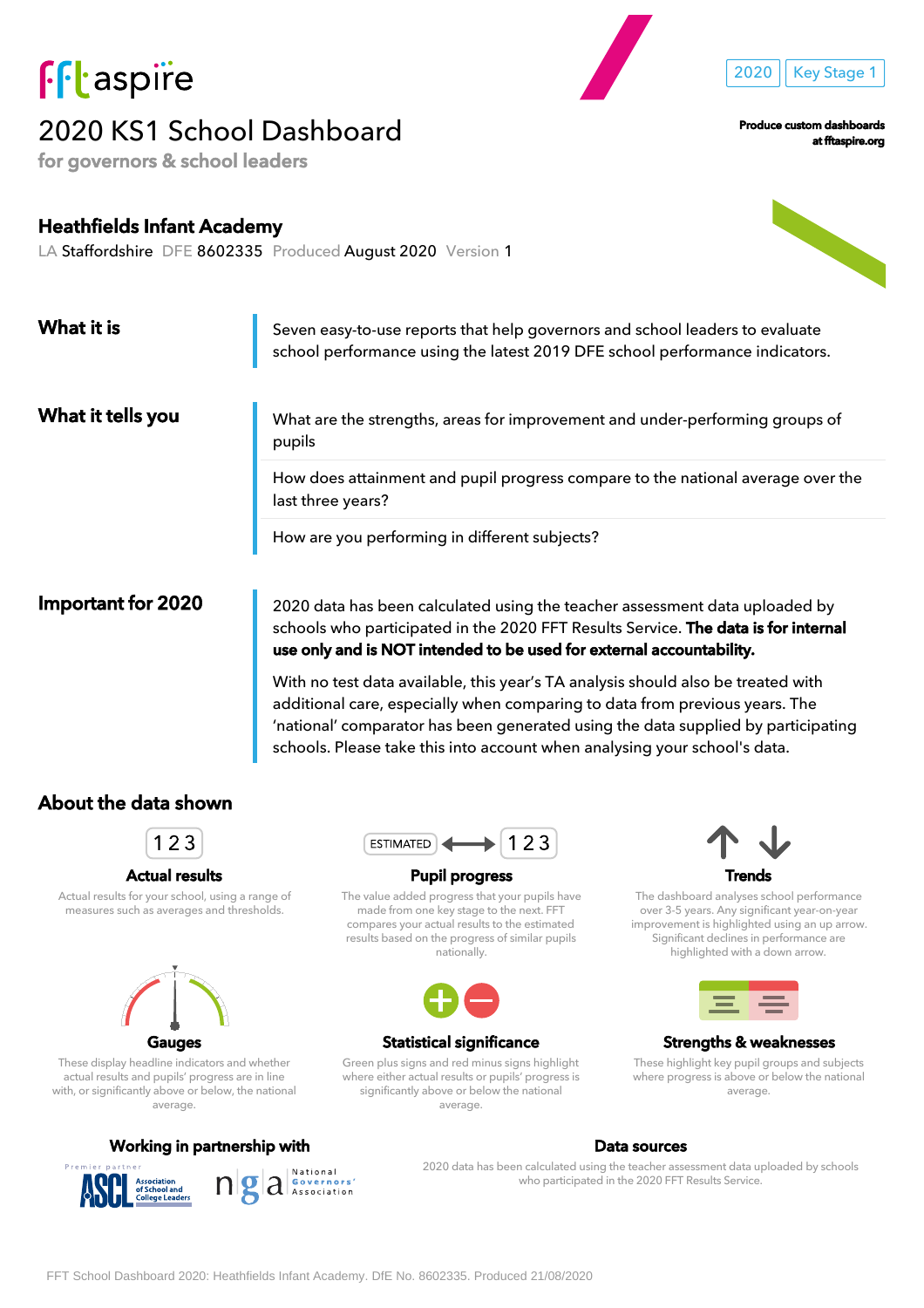**ff**taspire

2020 self-evaluation reports have been calculated using the teacher assessments provided by schools as part of the FFT Results Service.

Heathfields Infant Academy 2020 KS1

### Overview



### KS1 higher and lower performing pupil groups 2020

Minimum group size: 5

|                                               | Higher performing                                                          | Lower performing                                                                 |
|-----------------------------------------------|----------------------------------------------------------------------------|----------------------------------------------------------------------------------|
| <b>Overall achievement</b><br>pupil progress  | Higher attainers (26)<br>Lower attainers (16)<br>$\uparrow$<br>Female (34) | First language not English (5)<br>FSM (in last 6 years) (11)                     |
| KS1 reading achievement<br>pupil progress     | Lower attainers (16)<br>Summer Term (18)<br>Spring Term (25)               | First language not English (5)<br>FSM (in last 6 years) (11)<br>Autumn Term (31) |
| KS1 writing achievement<br>pupil progress     | Female (34)<br>Higher attainers (26)<br>Autumn Term (31)                   | First language not English (5)<br>FSM (in last 6 years) (11)<br>SEN Support (13) |
| KS1 mathematics achievement<br>pupil progress | Higher attainers (26)<br>Female (34)<br>Autumn Term (31)                   | Lower attainers (16)                                                             |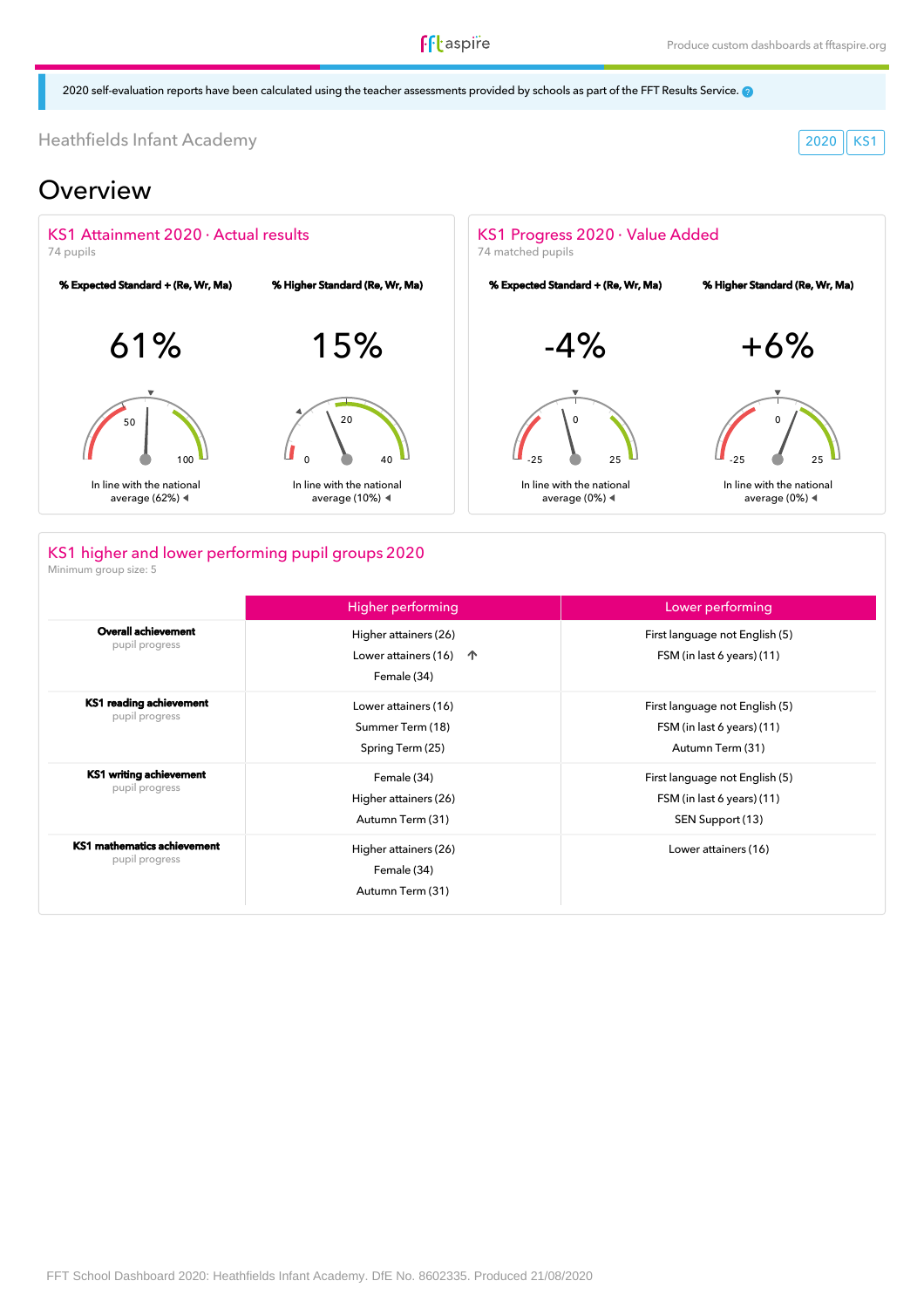### **f**ftaspire

2020 self-evaluation reports have been calculated using the teacher assessments provided by schools as part of the FFT Results Service.

Heathfields Infant Academy 2020 KS1

# Attainment & progress



#### KS1 performance summary

|                                    |       | <b>Actual results</b> |                     | Pupil progress |        |                      |
|------------------------------------|-------|-----------------------|---------------------|----------------|--------|----------------------|
|                                    | 2018  | 2019                  | 2020                | 2018           | 2019   | 2020                 |
| Number of Pupils / % Matched       | 67    | 79                    | 74                  | 99%            | 100%   | 100%                 |
| % Expected Standard + (Re, Wr, Ma) | 66%   | 65%                   | 61%                 | $+1%$          | -8%    | -4%                  |
| % Higher Standard (Re, Wr, Ma)     | $1\%$ | 14%                   | 15%                 | $-7\%$         | $+2%$  | $+6%$                |
| % Expected Standard + Reading      | 75%   | 75%                   | 77%                 | $-1%$          | -7%    | $+3%$                |
| % Higher Standard Reading          | 25%   | 34%                   | 22%                 | $+3%$          | $+7%$  | $+1%$                |
| % Expected Standard + Writing      | 69%   | 70%                   | 64%                 | $-3%$          | -7%    | -6%                  |
| % Higher Standard Writing          | $1\%$ | 16%                   | $22\%$ <sup>O</sup> | $-12\%$        | $+1%$  | $+10\%$ <sup>O</sup> |
| % Expected Standard + Maths        | 81%   | 84%                   | 80%                 | $+4%$          | $+1%$  | $+4%$                |
| % Higher Standard Maths            | 22%   | 24%                   | 27%                 | $+5%$          | $+0\%$ | $+9\%$ <sup>O</sup>  |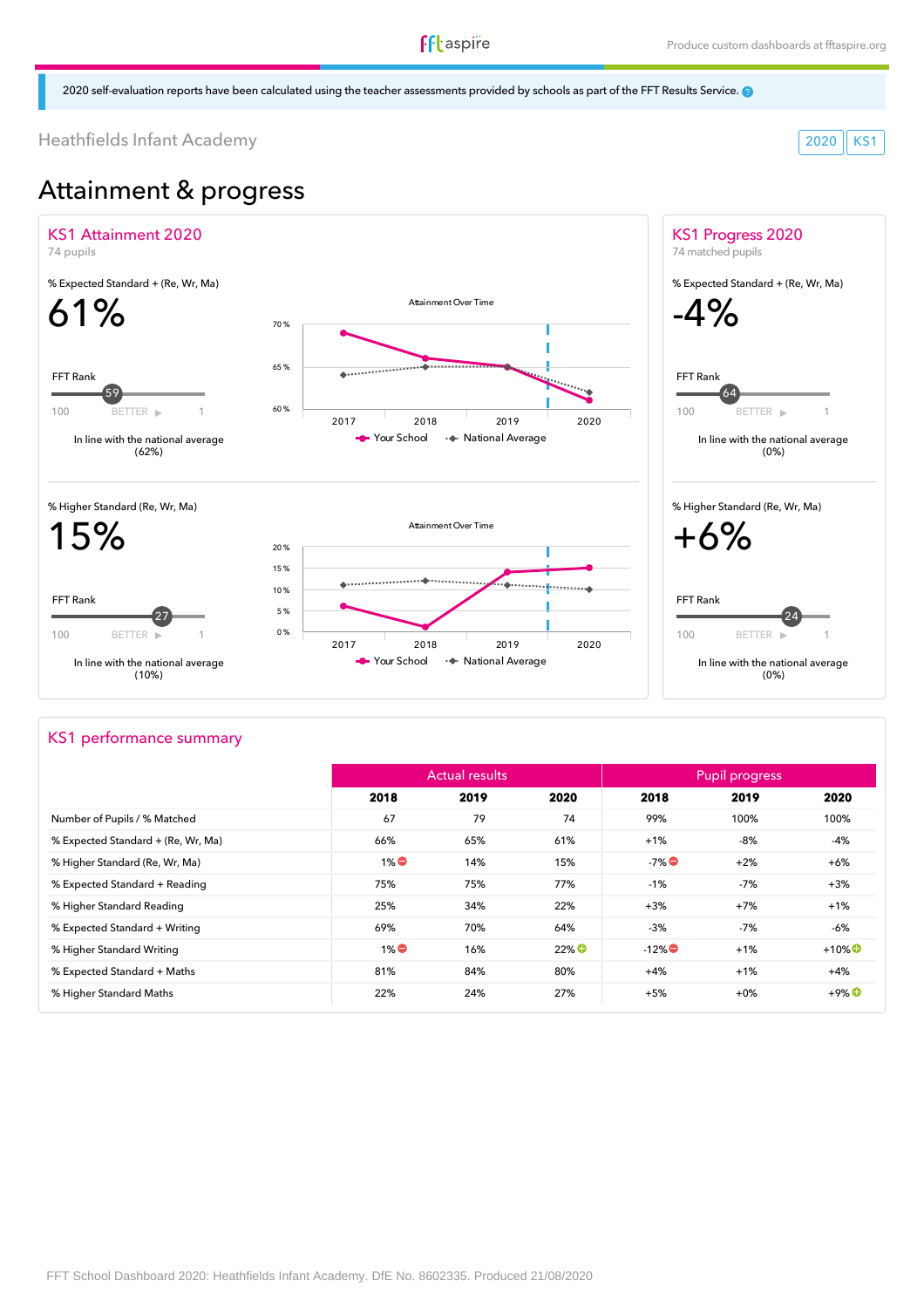High-to-low chart

2020 self-evaluation reports have been calculated using the teacher assessments provided by schools as part of the FFT Results Service.

Heathfields Infant Academy 2020 KS1

# Pupil groups

KS1 Pupil groups performance 2020

|                                      |                                     |        | <b>Actual results</b>                    |                                      | <b>Pupil progress</b>                    |                                      |                                  |
|--------------------------------------|-------------------------------------|--------|------------------------------------------|--------------------------------------|------------------------------------------|--------------------------------------|----------------------------------|
|                                      |                                     | Pupils | % Expected<br>Standard + (Re, Wr,<br>Ma) | % Higher<br>Standard (Re, Wr,<br>Ma) | % Expected<br>Standard + (Re, Wr,<br>Ma) | % Higher<br>Standard (Re, Wr,<br>Ma) | Pupil pro<br>Ma)<br>visually fro |
| <b>Summary</b>                       | All Pupils                          | 74     | 61%                                      | 15%                                  | $-4%$                                    | $+6%$                                |                                  |
| Gender                               | Male                                | 40     | 60%                                      | 13%                                  | $-3%$                                    | $+3%$                                | Higher                           |
|                                      | Female                              | 34     | 62%                                      | 18%                                  | $-5%$                                    | $+9%$                                | First lang                       |
| Prior<br><b>Attainment</b> attainers | Higher                              | 26     | 92%                                      | 35%                                  | $+5%$                                    | $+13%$                               |                                  |
|                                      | Middle<br>attainers                 | 32     | 63%                                      | 6%                                   | $-8%$                                    | $+2%$                                | Not FSM (i                       |
|                                      | Lower<br>attainers                  | 16     | 6%                                       | 0%                                   | $-10%$                                   | $-0%$                                | Spr                              |
| Pupil<br>Premium                     | FSM (in<br>last 6<br>years)         | 11     | 36%                                      | 0%                                   | $-17%$                                   | $-5%$                                | Autu                             |
|                                      | Not FSM<br>(in last 6<br>years)     | 63     | 65%                                      | 17%                                  | $-2%$                                    | $+8\%$ <sup>O</sup>                  |                                  |
| <b>FSM</b>                           | Not FSM                             | 74     | 61%                                      | 15%                                  | $-4%$                                    | $+6%$                                |                                  |
| Term of<br><b>Birth</b>              | Summer<br>Term                      | 18     | 44%                                      | 6%                                   | -8%                                      | $-0%$                                |                                  |
|                                      | Spring<br>Term                      | 25     | 64%                                      | 12%                                  | $-2%$                                    | $+4%$                                |                                  |
|                                      | Autumn<br>Term                      | 31     | 68%                                      | 23%                                  | $-3%$                                    | $+10%$                               | Middle                           |
| <b>SEN Group</b>                     | <b>SEN</b><br>Support               | 13     | 15%                                      | 8%                                   | $-19%$                                   | $+6%$                                | Sumr                             |
|                                      | No SEN                              | 61     | 70%                                      | 16%                                  | $-1%$                                    | $+6%$                                | Lower                            |
| <b>EAL</b>                           | First<br>language<br>not<br>English | 5      | $0\%$                                    | 0%                                   | $-50%$                                   | $-2%$                                | FSM(i                            |
|                                      | First<br>language<br>English        | 69     | 65%                                      | 16%                                  | $-1%$                                    | $+6%$                                | <b>SEN</b><br>First              |
| <b>Ethnicity</b>                     | White                               | 70     | 63%                                      | 16%                                  | $-3%$                                    | $+6%$                                |                                  |
|                                      | <b>Black</b><br>Caribbean           | 4      | 25%                                      | 0%                                   | $-17%$                                   | $-2%$                                |                                  |



| Ma)                               | Pupil progress in % Expected Standard + (Re, Wr, |
|-----------------------------------|--------------------------------------------------|
| visually from high to low         |                                                  |
| Higher attainers (26)             |                                                  |
| First language English<br>(69)    |                                                  |
| No SEN(61)                        |                                                  |
| Not FSM (in last 6 years)<br>(63) |                                                  |
| Spring Term (25)                  |                                                  |
| Autumn Term (31)                  |                                                  |
| Male (40)                         |                                                  |
| <b>White (70)</b>                 |                                                  |
| All Pupils (74)                   |                                                  |
| Not FSM (74)                      |                                                  |
| Female (34)                       |                                                  |
| Middle attainers(32)              |                                                  |
| Summer Term (18)                  |                                                  |
| Lower attainers (16)              |                                                  |
| FSM (in last 6 years)<br>(11)     |                                                  |
| SEN Support (13)                  |                                                  |
| First language not<br>English (5) |                                                  |
|                                   | $-50%$<br>0%<br>$-75%$<br>$-25%$<br>2            |
|                                   | Above/below national<br>progress (%)             |
|                                   |                                                  |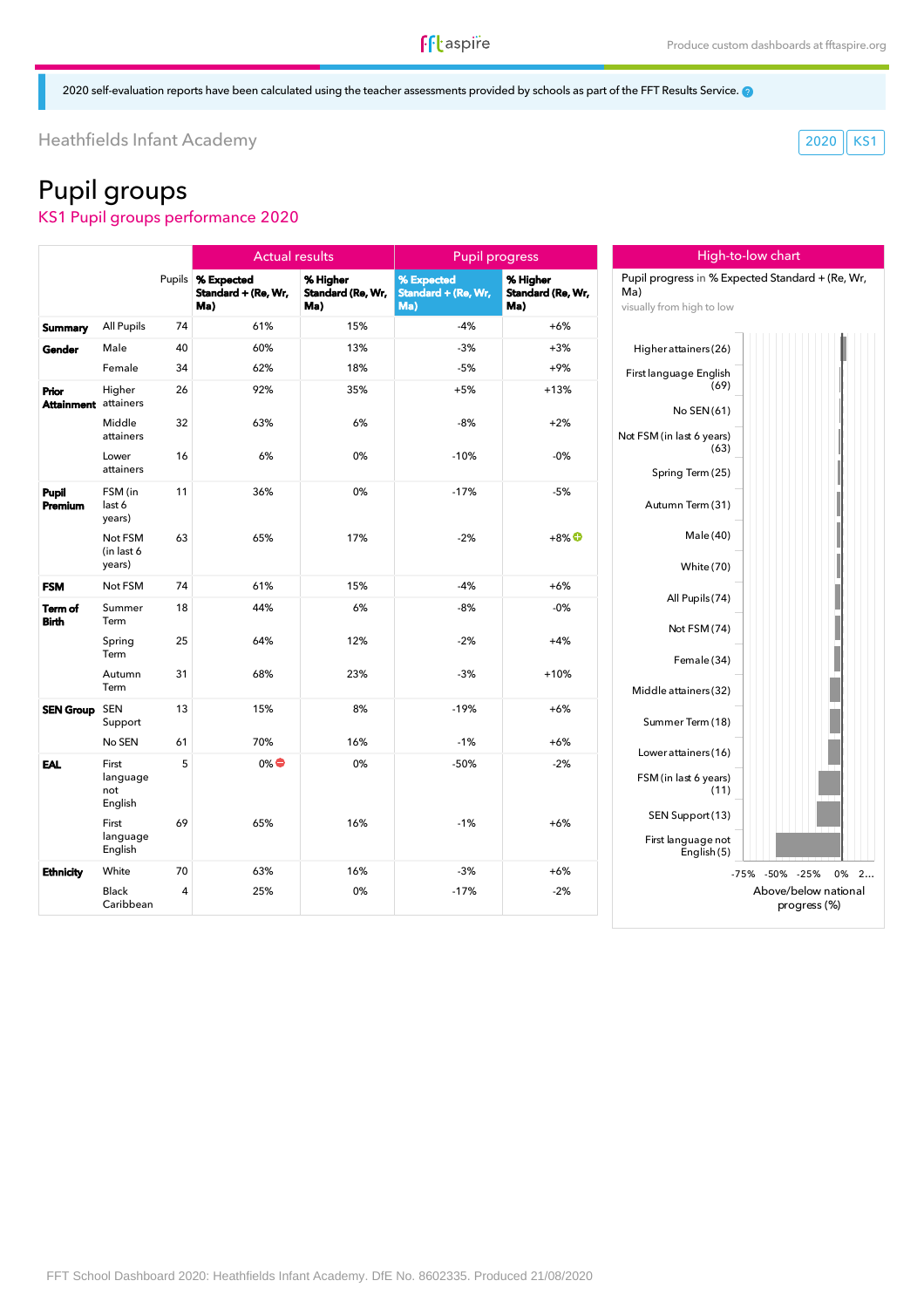### **f**ftaspire

2020 self-evaluation reports have been calculated using the teacher assessments provided by schools as part of the FFT Results Service.

Heathfields Infant Academy 2020 KS1

## Subjects

#### KS1 subject performance 2020

|                              |       | <b>Actual results</b> |                  | <b>Pupil progress</b> |       |                                      | Actual results over time      |                                     |  |
|------------------------------|-------|-----------------------|------------------|-----------------------|-------|--------------------------------------|-------------------------------|-------------------------------------|--|
|                              | 2018  | 2019                  | 2020             | 2018                  | 2019  | 2020                                 |                               |                                     |  |
| Number of Pupils / % Matched | 67    | 79                    | 74               | 99%                   | 100%  | 100%                                 |                               |                                     |  |
| Reading                      |       |                       |                  |                       |       |                                      |                               |                                     |  |
| % Expected Standard +        | 75%   | 75%                   | 77%              | $-1%$                 | $-7%$ | $+3%$                                | % Expected Standard + Reading |                                     |  |
| % Higher Standard            | 25%   | 34%                   | 22%              | $+3%$                 | $+7%$ | $+1%$                                | 80%                           |                                     |  |
|                              |       |                       |                  |                       |       |                                      |                               |                                     |  |
|                              |       |                       |                  |                       |       |                                      | 75%                           |                                     |  |
|                              |       |                       |                  |                       |       |                                      |                               |                                     |  |
|                              |       |                       |                  |                       |       |                                      | 70%                           |                                     |  |
|                              |       |                       |                  |                       |       |                                      | 2018                          | 2019<br>2020                        |  |
|                              |       |                       |                  |                       |       |                                      | Your School                   | · National Average                  |  |
| Writing                      |       |                       |                  |                       |       |                                      |                               |                                     |  |
| % Expected Standard +        | 69%   | 70%                   | 64%              | $-3%$                 | $-7%$ | $-6%$                                | % Expected Standard + Writing |                                     |  |
| % Higher Standard            | $1\%$ | 16%                   | 22% <sup>O</sup> | $-12\%$               | $+1%$ | $+10\%$ <sup>O</sup>                 | 75%                           |                                     |  |
|                              |       |                       |                  |                       |       |                                      | 70%                           |                                     |  |
|                              |       |                       |                  |                       |       |                                      |                               |                                     |  |
|                              |       |                       |                  |                       |       |                                      | 65%                           |                                     |  |
|                              |       |                       |                  |                       |       |                                      | 60%                           |                                     |  |
|                              |       |                       |                  |                       |       |                                      | 2018<br>Your School           | 2019<br>2020<br>·◆ National Average |  |
|                              |       |                       |                  |                       |       |                                      |                               |                                     |  |
| <b>Maths</b>                 |       |                       |                  |                       |       |                                      | % Expected Standard + Maths   |                                     |  |
| % Expected Standard +        | 81%   | 84%                   | 80%              | $+4%$                 | $+1%$ | $+4%$                                |                               |                                     |  |
| % Higher Standard            | 22%   | 24%                   | 27%              | $+5%$                 | $+0%$ | $+9\%$ <sup><math>\odot</math></sup> | 85%                           |                                     |  |
|                              |       |                       |                  |                       |       |                                      | 80%                           |                                     |  |
|                              |       |                       |                  |                       |       |                                      | 75%                           |                                     |  |
|                              |       |                       |                  |                       |       |                                      |                               |                                     |  |
|                              |       |                       |                  |                       |       |                                      | 70%<br>2018                   | 2019<br>2020                        |  |
|                              |       |                       |                  |                       |       |                                      | Your School                   | ·◆ National Average                 |  |
|                              |       |                       |                  |                       |       |                                      |                               |                                     |  |
| <b>Science</b>               |       |                       |                  |                       |       |                                      | % Expected Standard + Science |                                     |  |
| % Expected Standard +        | 73%●  | 87%<br>个              |                  |                       |       |                                      | 90%                           |                                     |  |
|                              |       |                       |                  |                       |       |                                      | 85%                           |                                     |  |
|                              |       |                       |                  |                       |       |                                      | $*$                           |                                     |  |
|                              |       |                       |                  |                       |       |                                      | 80%                           |                                     |  |
|                              |       |                       |                  |                       |       |                                      | 75%                           |                                     |  |
|                              |       |                       |                  |                       |       |                                      | 70%<br>2018                   | 2019<br>2020                        |  |
|                              |       |                       |                  |                       |       |                                      | Your School                   | + National Average                  |  |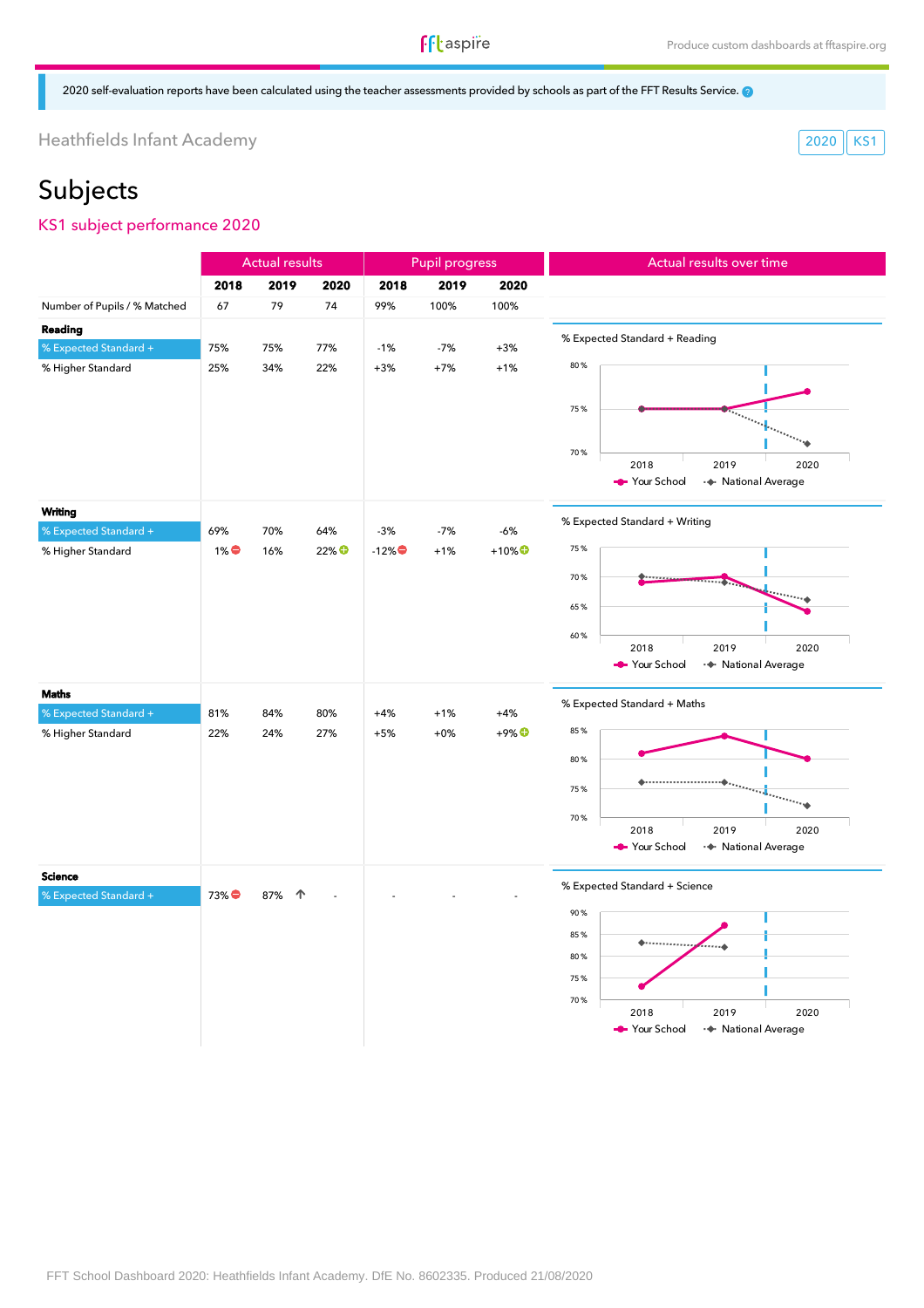2020 self-evaluation reports have been calculated using the teacher assessments provided by schools as part of the FFT Results Service.

Heathfields Infant Academy 2020 KS1

### Disadvantaged pupils





#### Attainment & progress

|                         |                    |                          |          |                          | Attainment                         |                          |                          | <b>Progress</b>                    |        |
|-------------------------|--------------------|--------------------------|----------|--------------------------|------------------------------------|--------------------------|--------------------------|------------------------------------|--------|
|                         | Pupils             |                          |          |                          | % Expected Standard + (Re, Wr, Ma) |                          |                          | % Expected Standard + (Re, Wr, Ma) |        |
|                         |                    | FSM6                     | Not FSM6 | FSM6                     | Not FSM6                           | Gap                      | FSM6                     | Not FSM6                           | Gap    |
| Summary                 | All Pupils         | 11                       | 63       | 36%                      | 65%                                | $-29%$                   | $-17%$                   | $-2%$                              | $-15%$ |
| Gender                  | Male               | 5                        | 35       | 20%                      | 66%                                | -46%                     | $-26%$                   | 0%                                 | $-26%$ |
|                         | Female             | 6                        | 28       | 50%                      | 64%                                | $-14%$                   | -9%                      | $-4%$                              | -5%    |
| <b>Prior Attainment</b> | Higher attainers   | $\overline{2}$           | 24       | 100%                     | 92%                                | 8%                       | 10%                      | 4%                                 | 6%     |
|                         | Middle attainers   | 5                        | 27       | 40%                      | 67%                                | $-27%$                   | $-31%$                   | -4%                                | $-27%$ |
|                         | Lower attainers    | 4                        | 12       | 0%                       | 8%                                 | -8%                      | $-13%$                   | -9%                                | -4%    |
| <b>SEN Group</b>        | <b>SEN Support</b> | 3                        | 10       | 0%                       | 20%                                | $-20%$                   | $-13%$                   | $-20%$                             | 7%     |
|                         | No SEN             | 8                        | 53       | 50%                      | 74%                                | $-24%$                   | $-18%$                   | 2%                                 | $-20%$ |
| <b>Ethnic Group</b>     | White              | 11                       | 59       | 36%                      | 68%                                | $-32%$                   | $-17%$                   | $-1%$                              | $-16%$ |
|                         | Not White          | $\overline{\phantom{a}}$ | 4        | $\overline{\phantom{a}}$ | 25%                                | $\overline{\phantom{a}}$ | $\overline{\phantom{a}}$ | $-17%$                             | $\sim$ |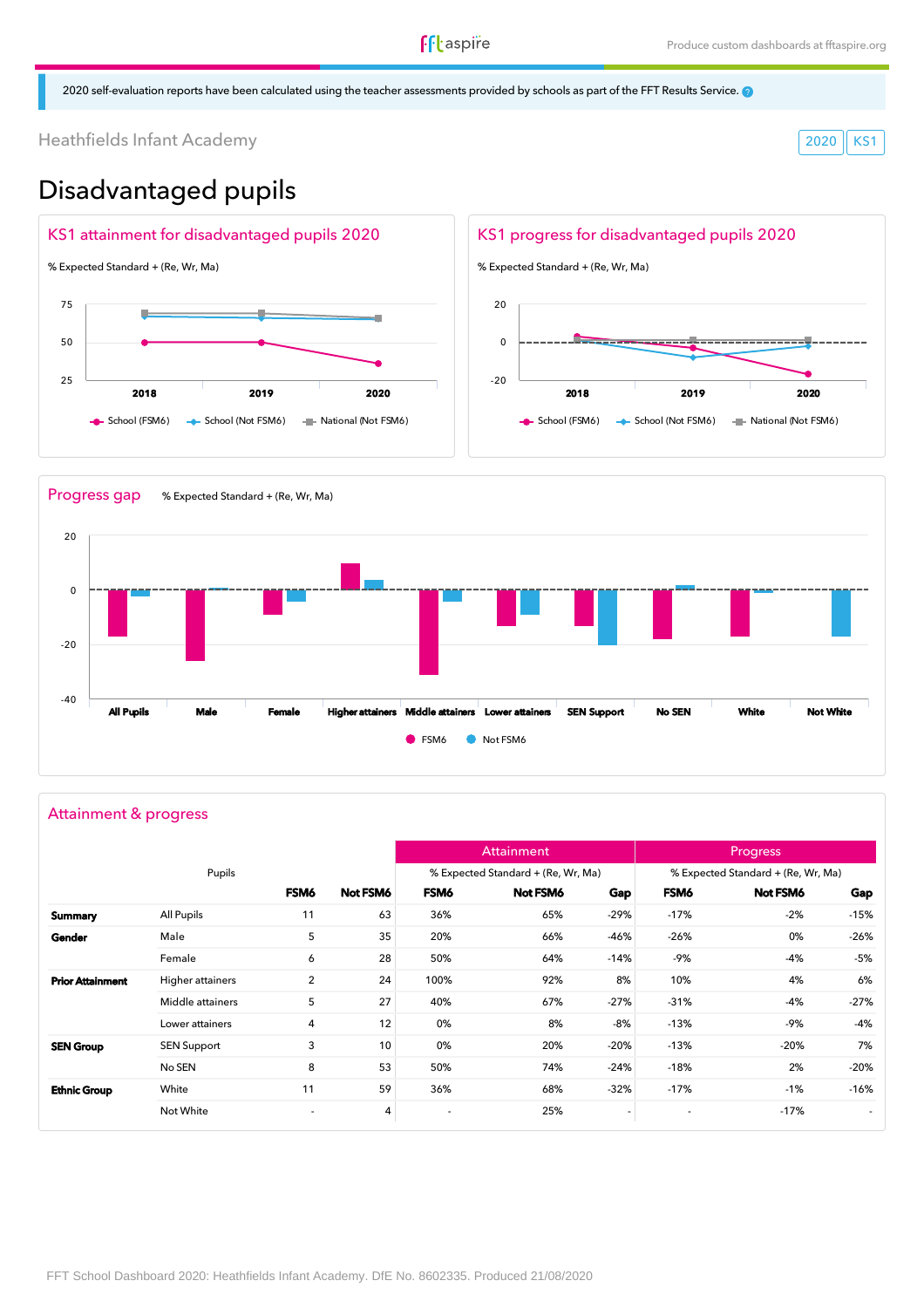2020 self-evaluation reports have been calculated using the teacher assessments provided by schools as part of the FFT Results Service.

Heathfields Infant Academy 2020 KS1

### **Scatterplot**

KS1 Pupil scatterplot 2020 74 pupils highlighted by Pupil Premium  $\sim$ 



EYFS Prior attainment - Average Overall